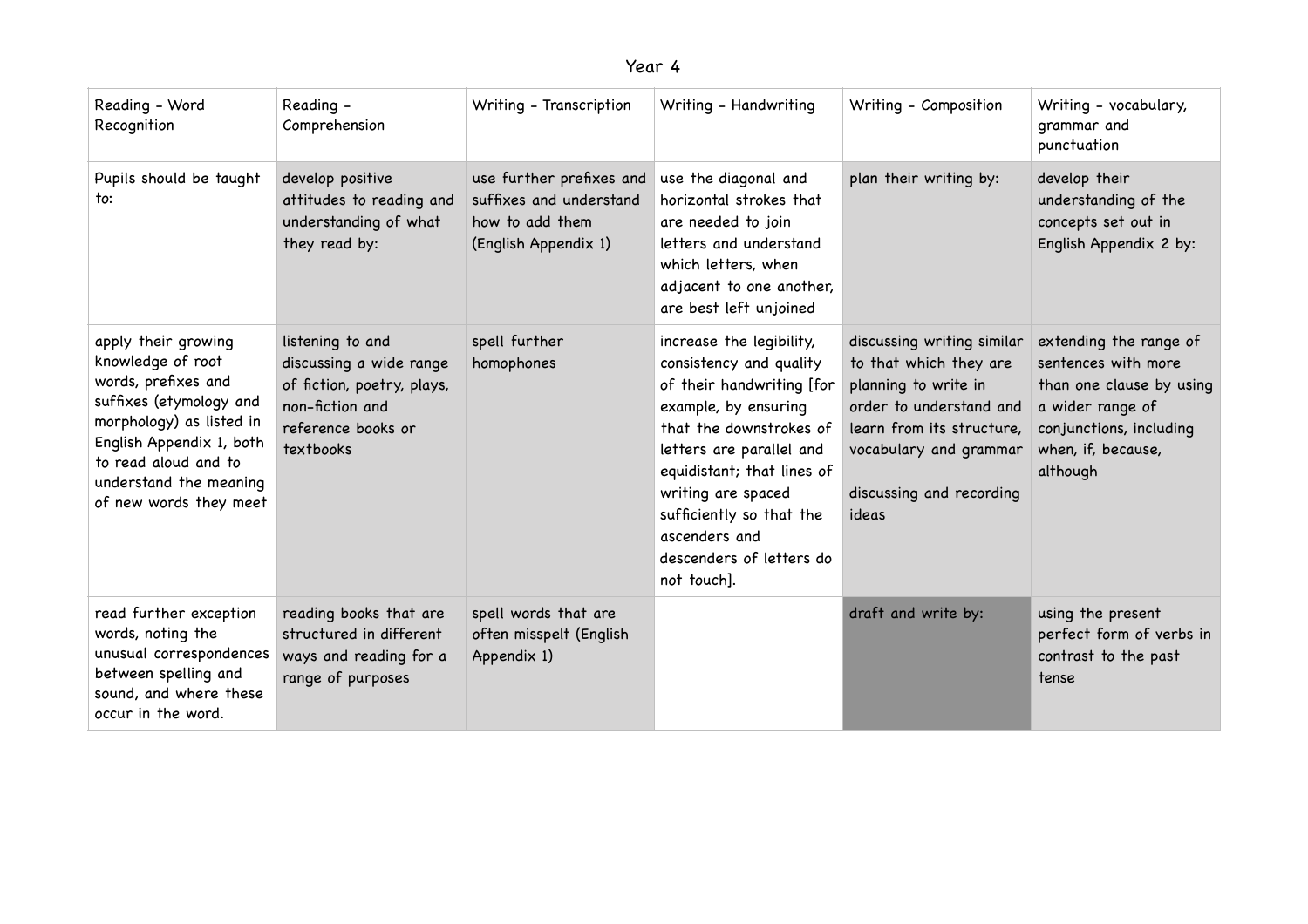| using dictionaries to<br>check the meaning of<br>words that they have<br>read                                                                          | place the possessive<br>apostrophe accurately in<br>words with regular<br>plurals [for example,<br>girls', boys'] and in<br>words with irregular<br>plurals [for example,<br>children's] | composing and<br>rehearsing sentences<br>orally (including<br>dialogue), progressively<br>building a varied and<br>rich vocabulary and an<br>increasing range of<br>sentence structures<br>(English Appendix 2) | choosing nouns or<br>pronouns appropriately<br>for clarity and cohesion<br>and to avoid repetition |
|--------------------------------------------------------------------------------------------------------------------------------------------------------|------------------------------------------------------------------------------------------------------------------------------------------------------------------------------------------|-----------------------------------------------------------------------------------------------------------------------------------------------------------------------------------------------------------------|----------------------------------------------------------------------------------------------------|
| increasing their<br>familiarity with a wide<br>range of books, including<br>fairy stories, myths and<br>legends, and retelling<br>some of these orally | use the first two or<br>three letters of a word<br>to check its spelling in a<br>dictionary                                                                                              | organising paragraphs<br>around a theme                                                                                                                                                                         | using conjunctions,<br>adverbs and prepositions<br>to express time and<br>cause                    |
| identifying themes and<br>conventions in a wide<br>range of books                                                                                      | write from memory<br>simple sentences,<br>dictated by the teacher,<br>that include words and<br>punctuation taught so<br>far.                                                            | in narratives, creating<br>settings, characters and<br>plot                                                                                                                                                     | using fronted adverbials                                                                           |
| preparing poems and<br>play scripts to read<br>aloud and to perform,<br>showing understanding<br>through intonation, tone,<br>volume and action        |                                                                                                                                                                                          | in non-narrative<br>material, using simple<br>organisational devices<br>[for example, headings<br>and sub-headings]                                                                                             | learning the grammar<br>for years 3 and 4 in<br>English Appendix 2                                 |
| discussing words and<br>phrases that capture<br>the reader's interest and<br>imagination                                                               |                                                                                                                                                                                          | evaluate and edit by:                                                                                                                                                                                           | indicate grammatical and<br>other features by:                                                     |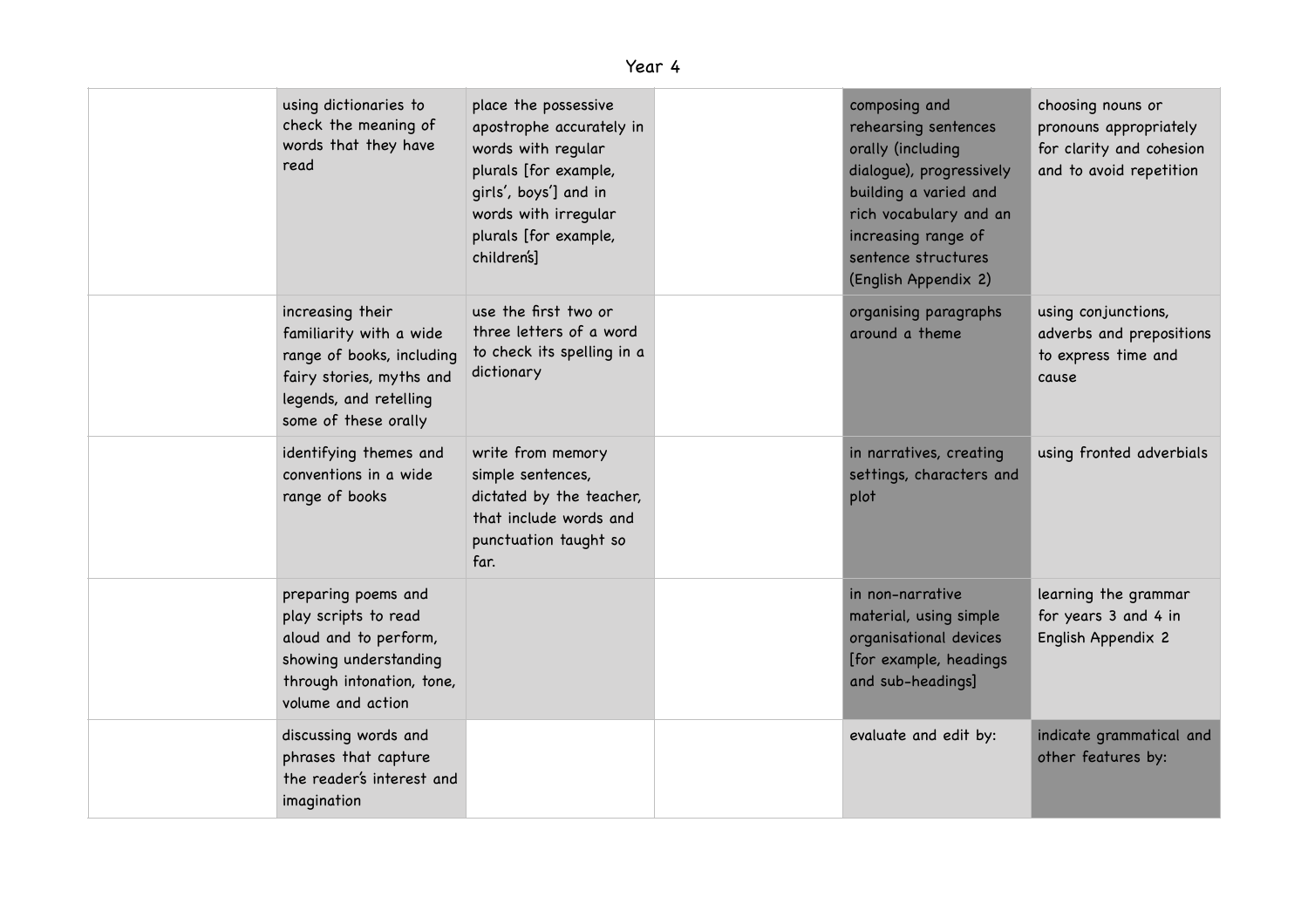## Year 4

| recognising some<br>different forms of<br>poetry [for example,<br>free verse, narrative<br>poetry]                                                         |  | assessing the<br>effectiveness of their<br>own and others' writing<br>and suggesting<br>improvements                                                                          | using commas after<br>fronted adverbials                                                                                                                       |
|------------------------------------------------------------------------------------------------------------------------------------------------------------|--|-------------------------------------------------------------------------------------------------------------------------------------------------------------------------------|----------------------------------------------------------------------------------------------------------------------------------------------------------------|
| understand what they<br>read, in books they can<br>read independently, by:                                                                                 |  | proposing changes to<br>grammar and vocabulary<br>to improve consistency,<br>including the accurate<br>use of pronouns in<br>sentences                                        | indicating possession by<br>using the possessive<br>apostrophe with plural<br>nouns                                                                            |
| checking that the text<br>makes sense to them,<br>discussing their<br>understanding and<br>explaining the meaning<br>of words in context                   |  | proof-read for spelling<br>and punctuation errors                                                                                                                             | using and punctuating<br>direct speech                                                                                                                         |
| asking questions to<br>improve their<br>understanding of a text                                                                                            |  | read aloud their own<br>writing, to a group or<br>the whole class, using<br>appropriate intonation<br>and controlling the tone<br>and volume so that the<br>meaning is clear. | use and understand the<br>grammatical terminology<br>in English Appendix 2<br>accurately and<br>appropriately when<br>discussing their writing<br>and reading. |
| drawing inferences such<br>as inferring characters'<br>feelings, thoughts and<br>motives from their<br>actions, and justifying<br>inferences with evidence |  |                                                                                                                                                                               |                                                                                                                                                                |